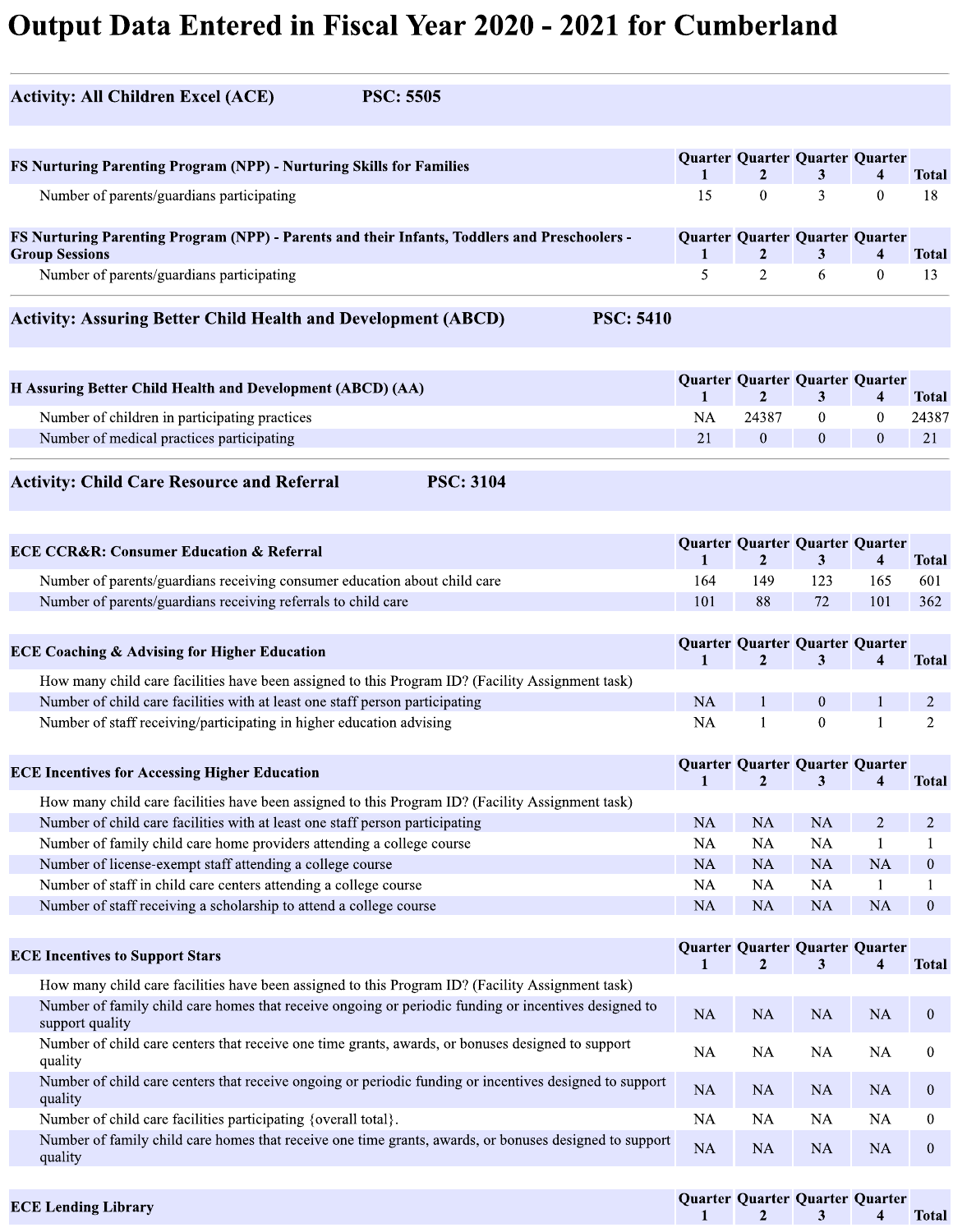| Number of adults who use lending library resources (overall total)                                            |  |  | 16 |
|---------------------------------------------------------------------------------------------------------------|--|--|----|
| Number of child care facilities that use lending library resources                                            |  |  |    |
| Number of child care staff who use lending library resources                                                  |  |  |    |
| Number of other adults who use lending library resources                                                      |  |  |    |
| Number of parents/caregivers who use lending library resources                                                |  |  |    |
| Total number of visits to the lending library (cumulative number each quarter, not unduplicating<br>visitors) |  |  |    |

| <b>ECE Professional Development Supplements - Other</b> | Quarter Quarter Quarter Quarter |           | $1 \t2 \t3 \t$ |     | <b>Total</b> |
|---------------------------------------------------------|---------------------------------|-----------|----------------|-----|--------------|
| Number of child care facilities participating           | NA                              | NA        | NA.            | NA. |              |
| Number of staff participating                           | NA.                             | <b>NA</b> | NA.            | NA  |              |

| <b>ECE Technical Assistance to Support Other Quality</b>                                         | Quarter Quarter Quarter Quarter |           |           |     | <b>Total</b> |
|--------------------------------------------------------------------------------------------------|---------------------------------|-----------|-----------|-----|--------------|
| How many child care facilities have been assigned to this Program ID? (Facility Assignment task) |                                 |           |           |     |              |
| Number of child care facilities participating {overall total}.                                   | NA                              | NA.       | NA        | NA  | $\theta$     |
| Number of child care facilities receiving TA for NAEYC accreditation                             | NA                              | NA.       | NA        | NA  | $\theta$     |
| Number of child care facilities receiving TA with BAS                                            | <b>NA</b>                       | <b>NA</b> | <b>NA</b> | NA. | $\Omega$     |
| Number of child care facilities receiving TA with CLASS                                          | NA                              | NA.       | NA        | NA  | 0            |
| Number of child care facilities receiving TA with PAS                                            | NA.                             | <b>NA</b> | <b>NA</b> | NA  | $\Omega$     |
| Number of child care facilities receiving TA with POEMS                                          | NA                              | NA        | NA        | NA  | $\theta$     |

| <b>ECE Technical Assistance to Support Stars</b>                                                 |           |  | Quarter Quarter Quarter Quarter | <b>Total</b> |
|--------------------------------------------------------------------------------------------------|-----------|--|---------------------------------|--------------|
| How many child care facilities have been assigned to this Program ID? (Facility Assignment task) |           |  |                                 |              |
| Number of child care facilities participating {overall total}.                                   | NA.       |  |                                 |              |
| Number of child care facilities receiving technical assistance with ECERS                        | NA        |  |                                 |              |
| Number of child care facilities receiving technical assistance with FCCERS                       | <b>NA</b> |  |                                 |              |
| Number of child care facilities receiving technical assistance with ITERS                        | NΑ        |  |                                 |              |

| <b>ECE Training</b>           |      |     | Quarter Quarter Quarter Quarter<br>1 2 3 4 Total |  |
|-------------------------------|------|-----|--------------------------------------------------|--|
| Number of staff participating | 155. | 149 | 202 173 679                                      |  |

**PSC: 5506** 

## **Activity: Child Passenger Safety Car Seat**

| <b>FS Family Support Services</b>         | Quarter Quarter Quarter Quarter<br>1 2 3 4 Total |  |      |
|-------------------------------------------|--------------------------------------------------|--|------|
| Number of parents/guardians participating | $12 \t 15 \t 13 \t 0$                            |  | - 40 |

## **Activity: Circle of Parents Support Program**

**PSC: 5505** 

| <b>FS Circle of Parents (AA)</b>          | Quarter Quarter Quarter Quarter |  | $1 \quad 2 \quad 3 \quad 4$ | <b>Total</b> |
|-------------------------------------------|---------------------------------|--|-----------------------------|--------------|
| Number of parents/guardians participating |                                 |  | $0 \qquad 2 \qquad 6$       |              |

**PSC: 5517** 

## **Activity: Community Engagement and Development (CED)**

| <b>FS Community Outreach Information &amp; Resources Community Outreach</b>   | Quarter Quarter Quarter Quarter |  | <b>Total</b> |
|-------------------------------------------------------------------------------|---------------------------------|--|--------------|
| Number of community outreach events                                           |                                 |  |              |
| Number of community presentations given                                       |                                 |  |              |
|                                                                               |                                 |  |              |
| <b>SBO Systems Building</b>                                                   | Quarter Quarter Quarter Quarter |  |              |
|                                                                               |                                 |  | Total        |
| Number of EC Profile Indicators working to improve through collective efforts |                                 |  |              |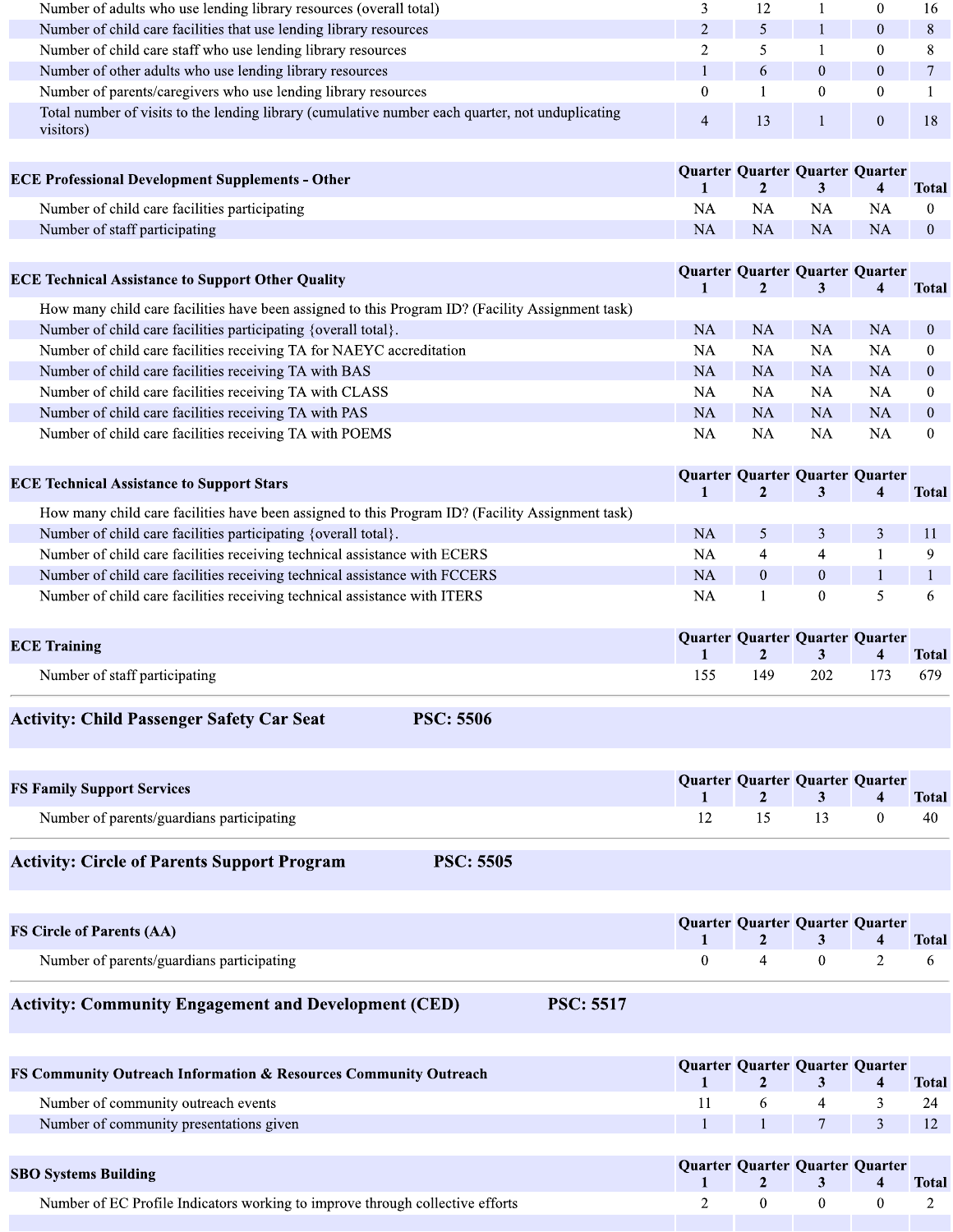| Number of meetings led by other organizations where local partnership raised issue about one or more<br><b>EC</b> Profile indicators | 15                  | 15                   | 13                                   | 14             | 57                               |
|--------------------------------------------------------------------------------------------------------------------------------------|---------------------|----------------------|--------------------------------------|----------------|----------------------------------|
| Number of meetings the local partnership convened with outside organizations to address one or more<br><b>EC</b> Profile indicators  | 13                  | 11                   | 12                                   | 5              | 41                               |
| <b>Activity: DSS Child Care Subsidy</b><br><b>PSC: 2340</b>                                                                          |                     |                      |                                      |                |                                  |
| <b>Subsidy - State Subsidy Contract: TANF/CCDF Eligible only</b>                                                                     |                     |                      | Quarter Quarter Quarter Quarter      |                |                                  |
| Number of children funded                                                                                                            | 1<br><b>NA</b>      | 2<br><b>NA</b>       | 3<br><b>NA</b>                       | 4<br><b>NA</b> | <b>Total</b><br>$\boldsymbol{0}$ |
| <b>Activity: DSS Child Care Subsidy Support / admin</b><br><b>PSC: 2360</b>                                                          |                     |                      |                                      |                |                                  |
| <b>Subsidy - DSS Services Support (AA)</b>                                                                                           | 1                   | $\mathbf{2}$         | Quarter Quarter Quarter Quarter<br>3 | 4              | <b>Total</b>                     |
| No output required                                                                                                                   |                     |                      |                                      |                |                                  |
| <b>Activity: Family Connects</b><br><b>PSC: 5413</b>                                                                                 |                     |                      |                                      |                |                                  |
| <b>FS Family Connects</b>                                                                                                            | $\mathbf{1}$        | $\mathbf{2}$         | Quarter Quarter Quarter Quarter<br>3 | 4              | <b>Total</b>                     |
| Number of parents/guardians participating                                                                                            | $\overline{0}$      | $\mathbf{0}$         | $\mathbf{0}$                         | $\bf{0}$       | $\bf{0}$                         |
| <b>Activity: Family Resource Center</b><br><b>PSC: 5506</b>                                                                          |                     |                      |                                      |                |                                  |
| FS Facilitated Parent Child Playgroups- Kaleidoscope                                                                                 | 1                   | $\mathbf{2}$         | Quarter Quarter Quarter Quarter<br>3 | 4              | <b>Total</b>                     |
| Number of children participating                                                                                                     | 4                   | 6                    |                                      | $\mathbf{0}$   | 11                               |
| Number of parents/guardians participating                                                                                            | $\overline{2}$      | 6                    | $\mathbf{1}$                         | $\mathbf{0}$   | 9                                |
| <b>FS Family Support Services</b>                                                                                                    |                     |                      | Quarter Quarter Quarter Quarter      |                |                                  |
| Number of parents/guardians participating                                                                                            | $\mathbf{1}$<br>157 | $\mathbf{2}$<br>120  | 3<br>82                              | 4<br>87        | <b>Total</b><br>446              |
|                                                                                                                                      |                     |                      |                                      |                |                                  |
| <b>Activity: Kindermusik &amp; Music Therapy</b><br><b>PSC: 5417</b>                                                                 |                     |                      |                                      |                |                                  |
| <b>H</b> Early Intervention Services                                                                                                 | 1                   | $\mathbf{2}$         | Quarter Quarter Quarter Quarter<br>3 | 4              | <b>Total</b>                     |
| Number of children with special needs who receive early intervention therapy or services                                             | 28                  | 65                   | 84                                   | 18             | 195                              |
| Number of at risk children who participate in Kindermusik classes.                                                                   | $\mathbf{0}$        | 32                   | 41                                   | 1              | 74                               |
| <b>Activity: NC Pre-K Enhancements</b><br><b>PSC: 2342</b>                                                                           |                     |                      |                                      |                |                                  |
| Subsidy - NC Pre-K Enhancement Subsidy: TANF/CCDF Eligible only (AA)                                                                 |                     |                      | Quarter Quarter Quarter Quarter      |                |                                  |
| Number of children funded                                                                                                            | $\mathbf{1}$        | $\overline{2}$<br>NA | 3<br>NA                              | 4<br>242       | <b>Total</b><br>242              |
|                                                                                                                                      |                     |                      |                                      |                |                                  |
| <b>Activity: NC Pre-K Enhancements (Non-TANF)</b><br><b>PSC: 2348</b>                                                                |                     |                      |                                      |                |                                  |
| Subsidy - NC Pre-K Enhancement Subsidy: NON TANF/CCDF Eligible (AA)                                                                  | 1                   | 2                    | Quarter Quarter Quarter Quarter<br>3 | 4              | <b>Total</b>                     |
| Number of children funded                                                                                                            |                     | NA                   | NA                                   | $\bf{0}$       | $\bf{0}$                         |
|                                                                                                                                      |                     |                      |                                      |                |                                  |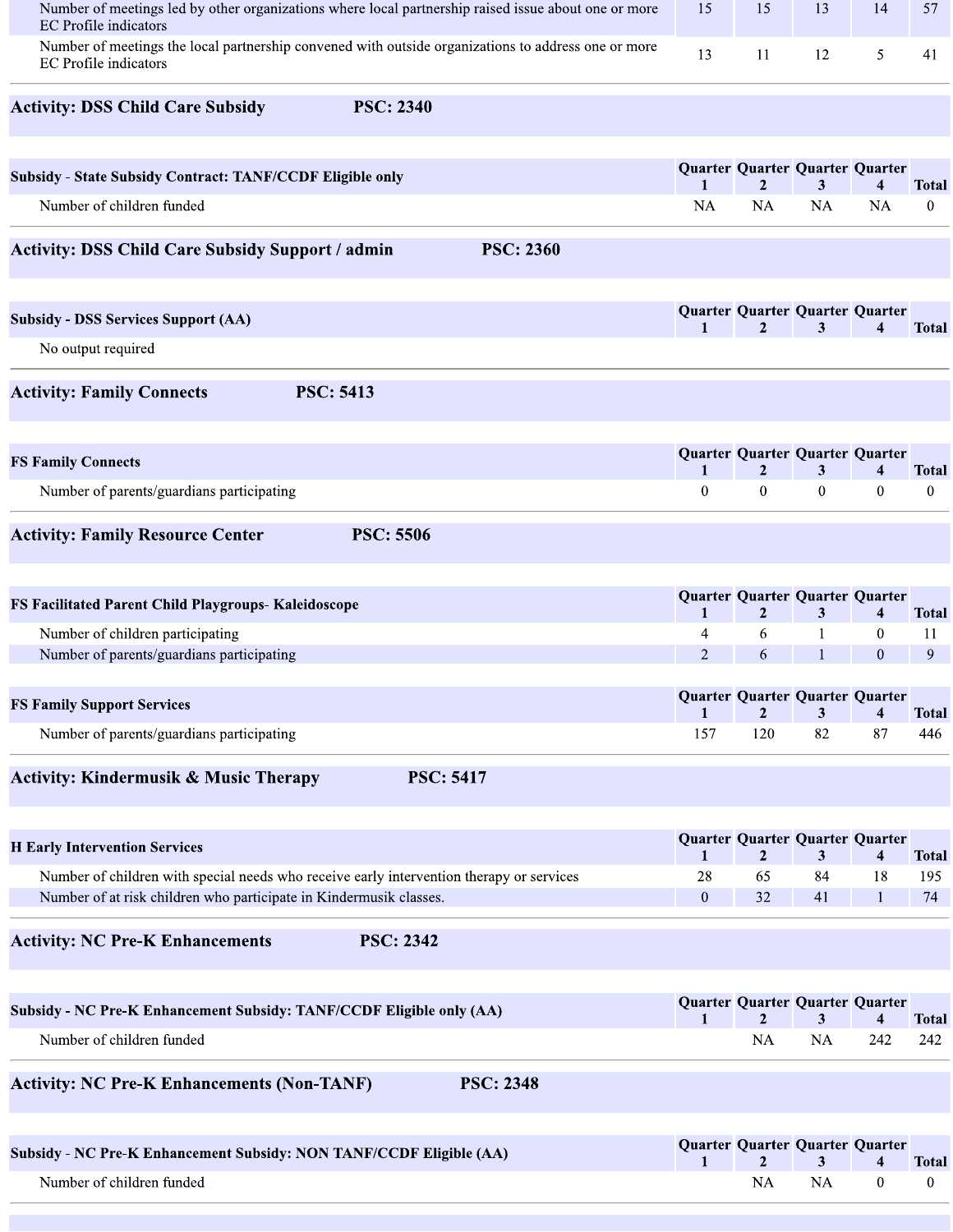| <b>Activity: Parents for Higher Education (PFHE) Subsidy</b> | <b>PSC: 2341</b> |
|--------------------------------------------------------------|------------------|
|--------------------------------------------------------------|------------------|

| Subsidy - Dual Subsidy: TANF/CCDF Eligible only (AA)                       | $\mathbf{1}$     | $\overline{2}$   | Quarter Quarter Quarter Quarter<br>3              | $\boldsymbol{4}$        | <b>Total</b>   |
|----------------------------------------------------------------------------|------------------|------------------|---------------------------------------------------|-------------------------|----------------|
| Number of children funded                                                  | 25               | 3                | 4                                                 | $\overline{2}$          | 34             |
| <b>Activity: Parents for Higher Education (PFHE) Subsidy Admin Support</b> | <b>PSC: 2361</b> |                  |                                                   |                         |                |
| <b>Subsidy - Dual Subsidy Services Support (AA)</b>                        | 1                | $\mathbf{2}$     | Quarter Quarter Quarter Quarter<br>3              | 4                       | <b>Total</b>   |
| No output required                                                         |                  |                  |                                                   |                         |                |
| <b>PSC: 2341</b><br><b>Activity: PFC Child Care Subsidy</b>                |                  |                  |                                                   |                         |                |
| Subsidy - Dual Subsidy: TANF/CCDF Eligible only (AA)                       | 1                | $\overline{2}$   | Quarter Quarter Quarter Quarter<br>$\mathbf{3}$   | $\overline{\mathbf{4}}$ | <b>Total</b>   |
| Number of children funded                                                  | 6                | 35               | 51                                                | 3                       | 95             |
| <b>Activity: PFC Child Care Subsidy Administration</b><br><b>PSC: 2361</b> |                  |                  |                                                   |                         |                |
| <b>Subsidy - Dual Subsidy Services Support (AA)</b>                        | 1                | $\overline{2}$   | Quarter Quarter Quarter Quarter<br>3              | 4                       | <b>Total</b>   |
| No output required                                                         |                  |                  |                                                   |                         |                |
| <b>Activity: PFC Child Care Subsidy Non-TANF/CCDF</b><br><b>PSC: 2347</b>  |                  |                  |                                                   |                         |                |
| Subsidy - Dual Subsidy: NON TANF/CCDF Eligible (AA)                        | $\mathbf{1}$     | $\boldsymbol{2}$ | Quarter Quarter Quarter Quarter<br>$\mathbf{3}$   | 4                       | Total          |
| Number of children funded                                                  | $\mathbf{1}$     | $\overline{4}$   | 13                                                | $\overline{4}$          | 22             |
| <b>Activity: Planning, Monitoring and Evaluation</b><br><b>PSC: 5603</b>   |                  |                  |                                                   |                         |                |
| <b>Program Coordination/Evaluation (AA)</b>                                | $\mathbf{1}$     | $\mathbf{2}$     | Quarter Quarter Quarter Quarter<br>3              | $\overline{\bf{4}}$     | <b>Total</b>   |
| No output required                                                         |                  |                  |                                                   |                         |                |
| <b>Activity: Reach Out and Read (ROR)</b><br><b>PSC: 5523</b>              |                  |                  |                                                   |                         |                |
| FS Reach Out and Read (ROR) (AA)                                           | $\mathbf{1}$     | $\overline{2}$   | Quarter Quarter Quarter Quarter<br>3 <sup>1</sup> | $\overline{\mathbf{4}}$ | <b>Total</b>   |
| Number of children participating                                           | 584              | 597              | 609                                               | 579                     | 2369           |
| Number of medical practices participating                                  | 2                | $\overline{0}$   | $\overline{0}$                                    | $\overline{0}$          | $\overline{2}$ |
| <b>Activity: Spainhour Subsidized Child Care</b><br><b>PSC: 2347</b>       |                  |                  |                                                   |                         |                |
| <b>Subsidy - Dual Subsidy: NON TANF/CCDF Eligible (AA)</b>                 | 1                | 2                | Quarter Quarter Quarter Quarter<br>3              | 4                       | <b>Total</b>   |
| Number of children funded                                                  | $\boldsymbol{0}$ | $\overline{0}$   | NA                                                | <b>NA</b>               | $\mathbf{0}$   |
| <b>PSC: 3107</b><br><b>Activity: WAGES</b>                                 |                  |                  |                                                   |                         |                |